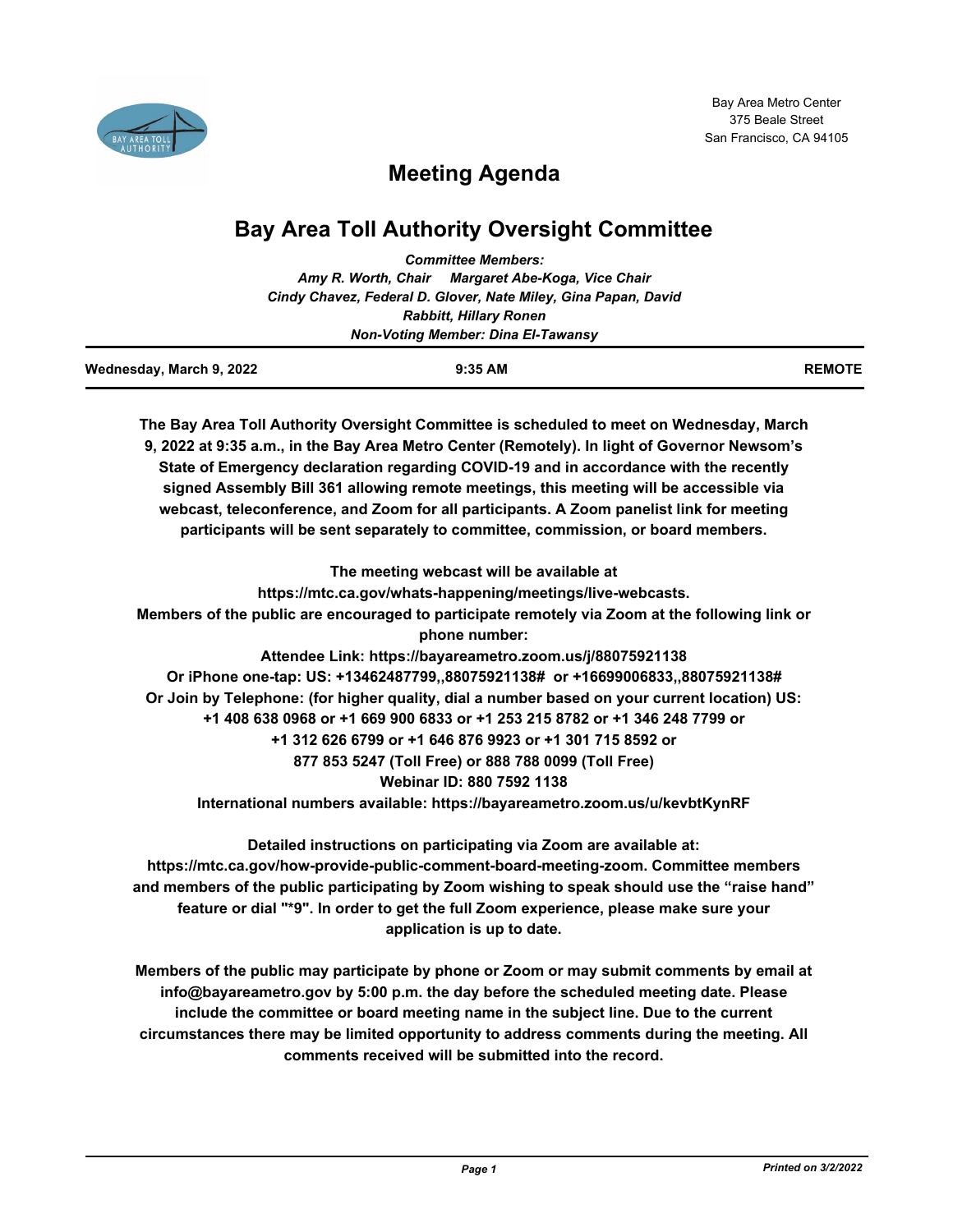#### **1. Call to Order / Roll Call / Confirm Quorum**

*Quorum: A quorum of this committee shall be a majority of its regular non-ex-officio voting members (5).*

## **2. Pledge of Allegiance**

### **3. Compensation Announcement (Clerk)**

#### **4. Consent Calendar**

| 4a. | 22-0217             | Minutes of the February 9, 2022 meeting                                                                                                                                 |
|-----|---------------------|-------------------------------------------------------------------------------------------------------------------------------------------------------------------------|
|     | <b>Action:</b>      | Committee Approval                                                                                                                                                      |
|     | <b>Attachments:</b> | 4a - 22-0217 - Feb 9 BATA O Draft Minutes.pdf                                                                                                                           |
| 4b. | 22-0218             | Fiscal Year 2021-22 Bay Area Toll Authority (BATA) Second Quarter<br><b>Financial Statements (Unaudited)</b>                                                            |
|     | <b>Action:</b>      | Information                                                                                                                                                             |
|     | Presenter:          | Alita Reinecker                                                                                                                                                         |
|     | <b>Attachments:</b> | 4b - 22-0218 - BATA FY 2021-22 Second Quarter Financial Statements.pdf                                                                                                  |
| 4c. | 22-0342             | Contract Change Order - FasTrak® Regional Customer Service Center,<br>Vehicle Occupancy Detection Phase 2 Pilot: Conduent State and Local<br>Solutions, Inc (\$605,000) |
|     | <b>Action:</b>      | Committee Approval                                                                                                                                                      |
|     | <b>Presenter:</b>   | Robert Rich                                                                                                                                                             |
|     | <b>Attachments:</b> | 4c - 22-0342 - Conduent Contract Change Order - Vehicle Occupancy Phase 2.                                                                                              |

#### **5. Public Comment / Other Business**

## **6. Adjournment / Next Meeting**

**The next meeting of the BATA Oversight Committee is scheduled to be held on Wednesday, April 13, 2022 at 9:35 a.m. remotely and by webcast. Any changes to the schedule will be duly noticed to the public.**